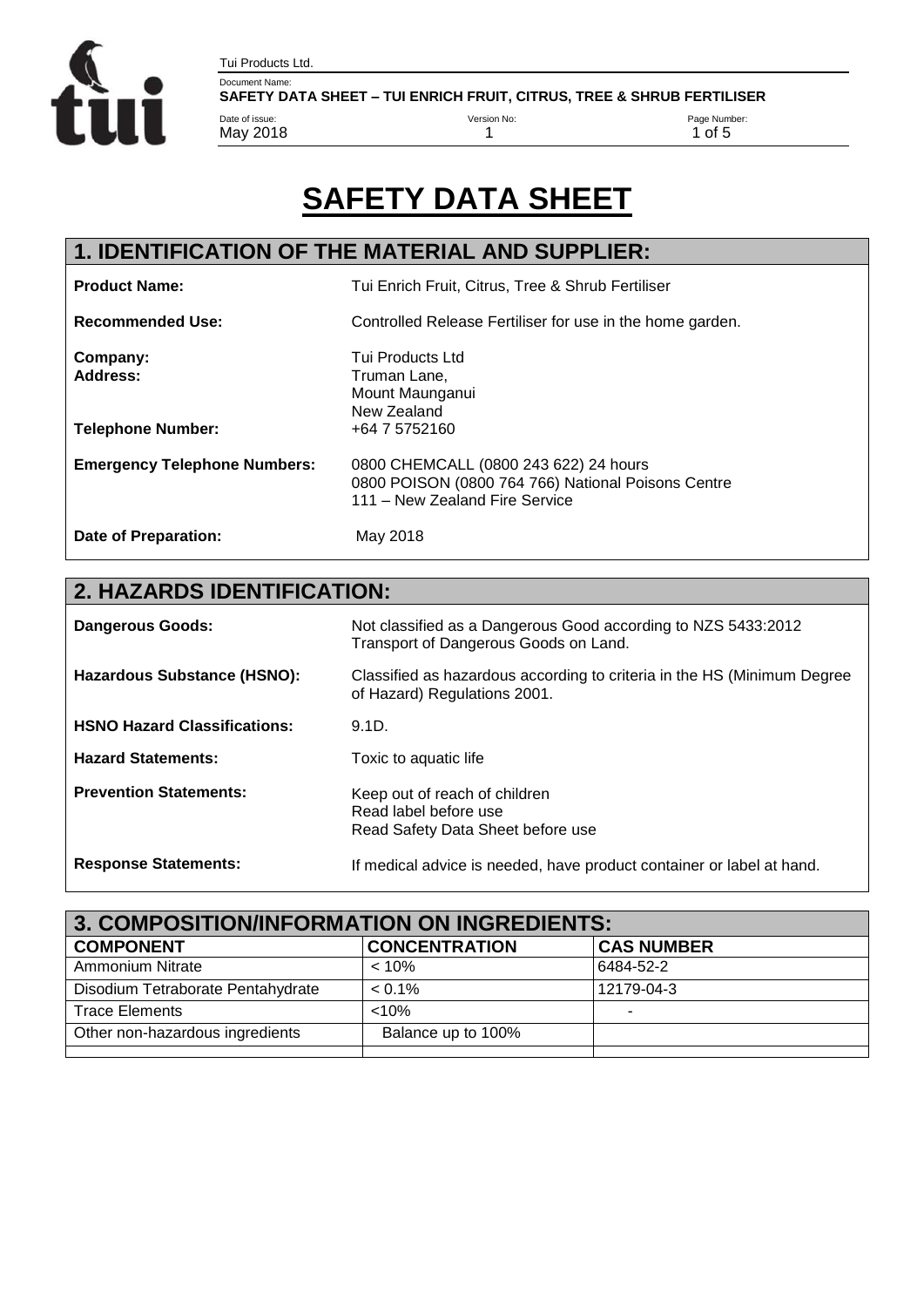

Version No: 1

Page Number: 2 of 5

### **4. FIRST AID MEASURES:**

Tui Products Ltd.

Date of issue: May 2018

For advice, in case of poisoning, or if you feel unwell or are exposed or concerned, contact the National Poisons Centre 0800 POISON (0800 764 766) or a doctor/physician.

| Inhalation:                | Remove person from exposure to an area with fresh air. Call the National Poisons Centre<br>or doctor for advice if required. Remove any contaminated clothing and keep patient in a<br>comfortable and warm position. Keep at rest and observe until fully recovered.<br>Seek medical advice if breathing becomes difficult or any symptoms develop.                                                                                                    |
|----------------------------|---------------------------------------------------------------------------------------------------------------------------------------------------------------------------------------------------------------------------------------------------------------------------------------------------------------------------------------------------------------------------------------------------------------------------------------------------------|
| Ingestion:                 | If swallowed, ensure airways are clear, rinse mouth with water and call the National<br>Poisons Centre or a doctor. Do not induce vomiting unless instructed to do so by the<br>National Poisons Centre or a doctor. Do not give anything by mouth to an unconscious<br>person but if conscious, give a glass of water to drink. If vomiting occurs give further water<br>to drink. Contact the National Poisons Centre or a doctor if you feel unwell. |
| <b>Eye Contact:</b>        | Causes serious eye irritation. Rinse cautiously with water for several minutes. Remove<br>contact lenses, if present and easy to do. Continue rinsing. If eye irritation occurs or<br>symptoms persist get medical advice/attention.                                                                                                                                                                                                                    |
| <b>Skin Contact:</b>       | Wash with plenty of soap and water. Remove contaminated clothing and shoes while<br>washing. If skin irritation or rash occurs get medical advice/attention. Wash contaminated<br>clothing before reuse. Discard items which cannot be decontaminated.                                                                                                                                                                                                  |
| <b>Notes to Physician:</b> | Treat symptomatically.                                                                                                                                                                                                                                                                                                                                                                                                                                  |

#### **5. FIRE FIGHTING MEASURES: Suitable Extinguishing Media:** Water, however do not use a high-pressure water stream which scatters spilled material. **Precautions for fire fighters and special protective clothing:** Fire fighters to wear self-contained breathing apparatus and suitable protective clothing. **Hazards from combustion products:** Decomposition products may be toxic and cause irritation if inhaled. Hazardous decomposition products may include Nitrogen Oxides and Ammonia.

### **6. ACCIDENTAL RELEASE MEASURES:**

| <b>Emergency Procedures:</b>                                                                    | Protect yourself and others from injury. Wear appropriate protective clothing to<br>prevent skin and eye contact. Avoid generating or breathing in dust. Ensure<br>adequate ventilation.<br>If contamination of sewers or waterways has occurred advise local emergency<br>services.                                                                                                                                  |
|-------------------------------------------------------------------------------------------------|-----------------------------------------------------------------------------------------------------------------------------------------------------------------------------------------------------------------------------------------------------------------------------------------------------------------------------------------------------------------------------------------------------------------------|
| <b>Personal Precautions,</b><br><b>Protective Equipment and</b><br><b>Emergency Procedures:</b> | Keep unnecessary personnel away from site.<br>Wear appropriate protective equipment and clothing during clean up.<br>Refer to SDS section 7 for handling and precautionary measures.<br>Refer to SDS section 8 for additional information and personal protection<br>equipment to prevent contamination of skin, eyes and personal clothing.<br>Stop the flow of material if this can be done without risk.           |
| <b>Environmental</b><br><b>Precautions:</b>                                                     | Contain – Prevent product or discharge from entering into soil, ditches, drains,<br>sewers, waterways and/or groundwater.                                                                                                                                                                                                                                                                                             |
| <b>Methods and Materials for</b><br><b>Containment and Clean up:</b>                            | Avoid generating dust. Wear appropriate protective clothing to prevent skin and eye<br>contact. Avoid breathing in dust.<br>Contain the spill and prevent entry into soil, ditches, drains, sewers, waterways<br>and/or groundwater.<br>Avoid the distribution of dusts during clean up. Sweep and shovel the material into<br>suitable, labelled waste container for use or disposal according to local regulations. |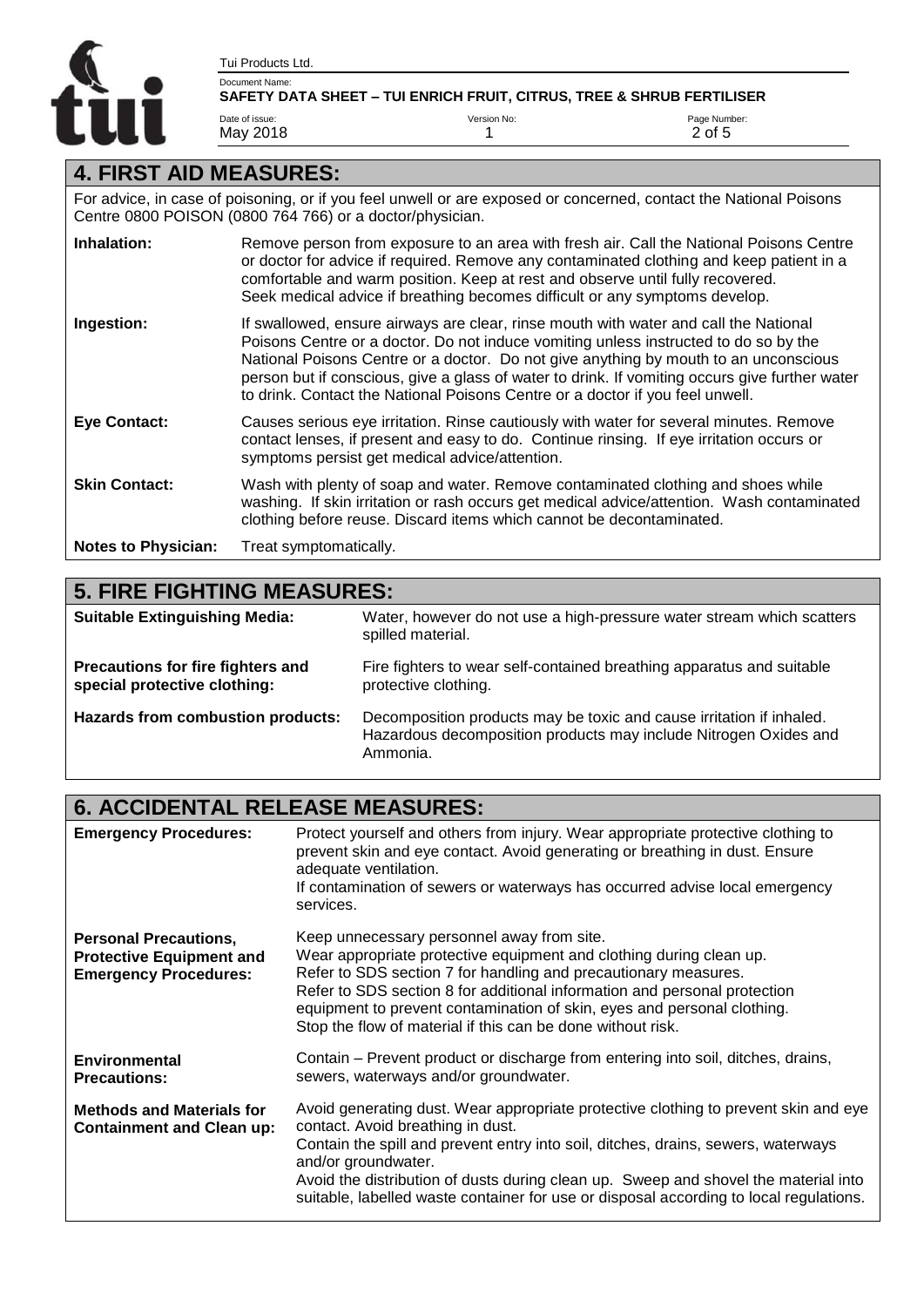A

Tui Products Ltd.

Date of issue: May 2018

#### Document Name: SAFETY DATA SHEET – TUI ENRICH FRUIT, CITRUS, TREE & SHRUB FERTILISER

1

Version No:

Page Number: 3 of 5

# **7. HANDLING & STORAGE:**

|           | Precautions for safe handling and storage:                                                                                                                                                                                                                                                                                                                                                                                                                                                                                                                                                                            |
|-----------|-----------------------------------------------------------------------------------------------------------------------------------------------------------------------------------------------------------------------------------------------------------------------------------------------------------------------------------------------------------------------------------------------------------------------------------------------------------------------------------------------------------------------------------------------------------------------------------------------------------------------|
| Handling: | Keep out of reach of children.<br>Do not eat, drink or smoke while using.<br>Use only in a well-ventilated area.<br>Avoid skin and eye contact.<br>Avoid generating dust, and do not breathe in dust.<br>Remove protective clothing and wash hands, arms, face and exposed skin thoroughly with soap<br>and water after handling and before smoking, eating, drinking or using the toilet.<br>Clean up spilled material and wash clothing, equipment and work area after use.                                                                                                                                         |
| Storage:  | Store in a tightly closed original container in a cool, dry, well-ventilated area out of direct sunlight<br>and away from moisture.<br>Store away from children, animals, food, feedstuffs, drink containers, seeds, heat, sparks, flames,<br>hot surfaces, ignition sources, clothing and combustible materials, pyrophoric substances,<br>substances which emit flammable gas in contact with water, explosives, oxidising agents, acids,<br>bases, reducing agents, toxic or infectious substances, radioactive substances and peroxides.<br>Keep containers closed when not in use and check regularly for leaks. |

# **8. EXPOSURE CONTROLS/PERSONAL PROTECTION:**

| <b>Occupational Exposure</b><br>Limits:         | No value assigned for this specific material by EPA or WorkSafe NZ.<br>However, occupational exposure to nuisance dust (total and respirable) should be<br>controlled. Over exposure should be avoided at all cost.<br>Workplace Exposure Standard(s) for particulates not otherwise classified:<br>Inhalable dust: WES-TWA 10 mg/m <sup>3</sup><br>Respirable dust: WES-TWA 3 mg/m <sup>3</sup><br>As published in Workplace Exposure Standards and Biological Exposure Indices -<br>January 2018, 9 <sup>th</sup> edition.                                                                                                                                                                                                                                                                                                                                                                                                                                                                                                                            |
|-------------------------------------------------|---------------------------------------------------------------------------------------------------------------------------------------------------------------------------------------------------------------------------------------------------------------------------------------------------------------------------------------------------------------------------------------------------------------------------------------------------------------------------------------------------------------------------------------------------------------------------------------------------------------------------------------------------------------------------------------------------------------------------------------------------------------------------------------------------------------------------------------------------------------------------------------------------------------------------------------------------------------------------------------------------------------------------------------------------------|
| <b>Engineering Controls:</b>                    | Handle in a well-ventilated area and avoid inhalation of dust.; ensure ventilation is<br>adequate to maintain air concentrations below exposure standards. If dust is<br>generated local exhaust ventilation is recommended. Keep containers closed when not<br>in use.                                                                                                                                                                                                                                                                                                                                                                                                                                                                                                                                                                                                                                                                                                                                                                                 |
| <b>Personal Protective</b><br><b>Equipment:</b> | Avoid contact with eyes, skin and breathing in dust<br><b>Respiratory Protection:</b><br>Use with adequate ventilation, atmospheric levels should be maintained below the<br>exposure guidelines. If engineering controls are not adequate in controlling dust an<br>approved respirator should be used. Reference should be made to the WorkSafe NZ<br>guidelines.<br>Australian/New Zealand standards, AS/NZS 1716 Respiratory Protective Devices and<br>AS/NZS 1715 Selection, Use and Maintenance of Respiratory Protective Devices.<br><b>Skin protection:</b><br>Using long sleeves and rubber gloves is recommended when handling.<br>Wash hands, face and exposed skin thoroughly after use and before smoking, eating,<br>drinking or using the toilet.<br>Eye protection:<br>Avoid eye contact when handling. Wear goggles with side pieces or a face shield.<br><b>General Hygiene:</b><br>Do not eat, drink or smoke while using. Wash exposed skin thoroughly with soap and<br>water after use. Wash protective clothing daily after work. |

# **9. PHYSICAL AND CHEMICAL PROPERTIES:**

| Appearance:                 | Multi-coloured solid granules.                      |
|-----------------------------|-----------------------------------------------------|
| Odour:                      | Odourless.                                          |
| <b>Boiling Point (°C):</b>  | Not applicable.                                     |
| Solubility in water:        | Fertiliser in granules dissolves in water gradually |
| pH:                         | $\sim$ 5 (10% aqueous solution).                    |
| Flash point $(^{\circ}C)$ : | Not applicable.                                     |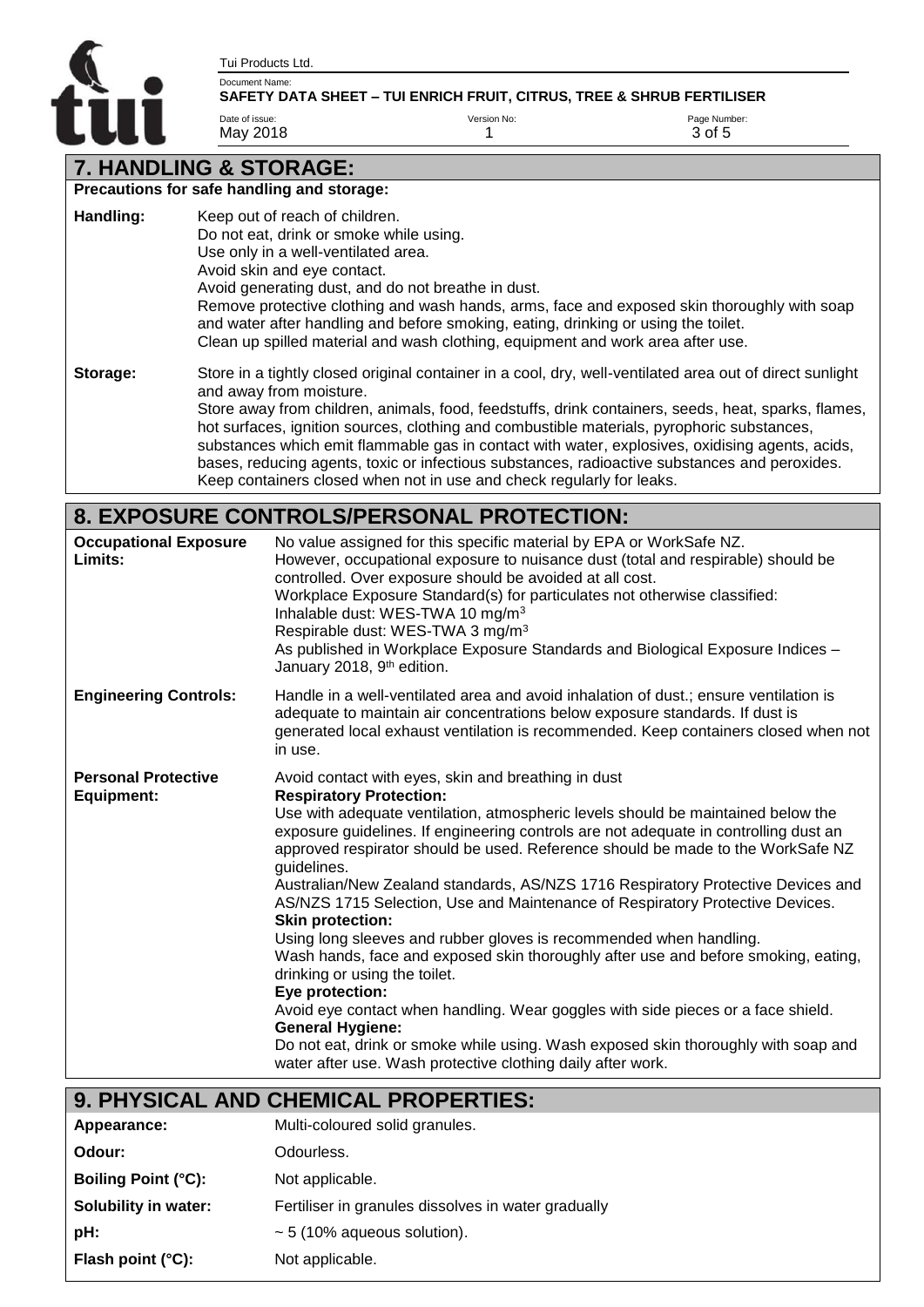

| <b>10. STABILITY and REACTIVITY:</b>        |                                                                                                                                                                                                                       |  |
|---------------------------------------------|-----------------------------------------------------------------------------------------------------------------------------------------------------------------------------------------------------------------------|--|
| <b>Chemical Stability:</b>                  | Stable under normal conditions of storage and use.                                                                                                                                                                    |  |
| Conditions to avoid:                        | Avoid excessive heat, sparks, open flames and other sources of ignition,<br>clothing, combustible materials, moisture and UV radiation/sunlight.                                                                      |  |
| Incompatible materials:                     | Water, oxidising agents, reducing agents, acids, bases sulphur, chlorites,<br>chlorates, hypochlorites, flammables, nitrites, metal salts, metal powders,<br>herbicides, chlorinated hydrocarbons, organic compounds. |  |
| <b>Hazardous decomposition</b><br>products: | Thermal decomposition may result in the release of toxic and/or irritating<br>products including Nitrogen oxides, Carbon oxides, Sulphur oxides, Ammonia<br>and Phosphorus.                                           |  |
| <b>Hazardous Reactions:</b>                 | No known hazardous reactions.                                                                                                                                                                                         |  |

## **11. TOXICOLOGICAL INFORMATION:**

**Potential Health Effects:** This section includes possible adverse effects, which could occur if the product is not handled in the recommended manner.

**Eye Contact:** Causes serious eye irritation

| Skin:       | Skin irritation may result. Prolonged and repeated skin exposure may result in slight irritation or<br>allergic reaction. Some individuals with sensitive skin may experience adverse skin reactions and<br>would be advised to discontinue use.<br>No LD <sub>50</sub> data for the product. However, for constituents:<br>Dermal LD <sub>50</sub> (Rabbit, OECD-402): >5000 mg/kg (Ammonium Nitrate, CAS 6484-52-2)<br>Dermal LD <sub>50</sub> (Rabbit): >2000 mg/kg (Disodium tetraborate pentahydrate, CAS 12179-04-3) |
|-------------|----------------------------------------------------------------------------------------------------------------------------------------------------------------------------------------------------------------------------------------------------------------------------------------------------------------------------------------------------------------------------------------------------------------------------------------------------------------------------------------------------------------------------|
| Ingestion:  | Ingestion may cause gastro-intestinal irritation, nausea, vomiting and/or diarrhoea.<br>No LD <sub>50</sub> data for the product. However, for constituents:<br>Oral LD <sub>50</sub> (Rat, OECD-401): 2950 mg/kg (Ammonium Nitrate, CAS 6484-52-2)<br>Oral LD <sub>50</sub> (Rat): 3200 - 3400 mg/kg (Disodium tetraborate pentahydrate, CAS 12179-04-3)                                                                                                                                                                  |
| Inhalation: | May cause irritation of the respiratory tract. Ove exposure may result in mucous membrane irritation<br>of the nose and throat with coughing.<br>No LC <sub>50</sub> data for the product. However, for constituents:<br>Inhalative (4h) LC <sub>50</sub> (Rat): >88.8 mg/l (Ammonium Nitrate, CAS 6484-52-2)<br>Inhalative LC <sub>50</sub> (Rat, OECD 403): > 2 mg/l (Disodium tetraborate pentahydrate, CAS 12179-04-3)                                                                                                 |

### **12. ECOLOGICAL INFORMATION:**

**Ecotoxicity:** Fertiliser granules are soluble in water and biodegradable. Coating material are persistent and not biodegradable. Avoid unintended release to the environment and prevent product or discharge from entering into soil, ditches, drains, sewers, waterways and/or groundwater. No LC<sub>50</sub> data for the product. However, for constituents: Acute fish toxicity, 96-hour LC<sub>50</sub>: >100 mg/kg (Ammonium Nitrate, CAS 6484-52-2) Acute fish toxicity (Limanda limanda), 96-hour LC<sub>50</sub>: 74 mg/kg (Disodium tetraborate pentahydrate, CAS 12179-04-3) No ErC<sub>50</sub> or EC<sub>10</sub> data for the product. However, for constituents: Acute algae toxicity (Selenastrum capricornutum), 72-hour ErC<sub>50</sub>: 1700 mg/l (Ammonium Nitrate, CAS 6484-52-2) Acute algae toxicity (algae), 96-hour EC10: 24 mg/kg (Disodium tetraborate pentahydrate, CAS 12179-04-3) No EC<sub>50</sub> data for the product. However, for constituents: Acute crustacea toxicity EC<sub>50</sub>: 490 mg/l (Ammonium Nitrate, CAS 6484-52-2) Acute crustacea toxicity (daphnia magna) 24-hour EC<sub>50</sub>: 242 mg/l (Disodium tetraborate pentahydrate, CAS 12179-04-3)